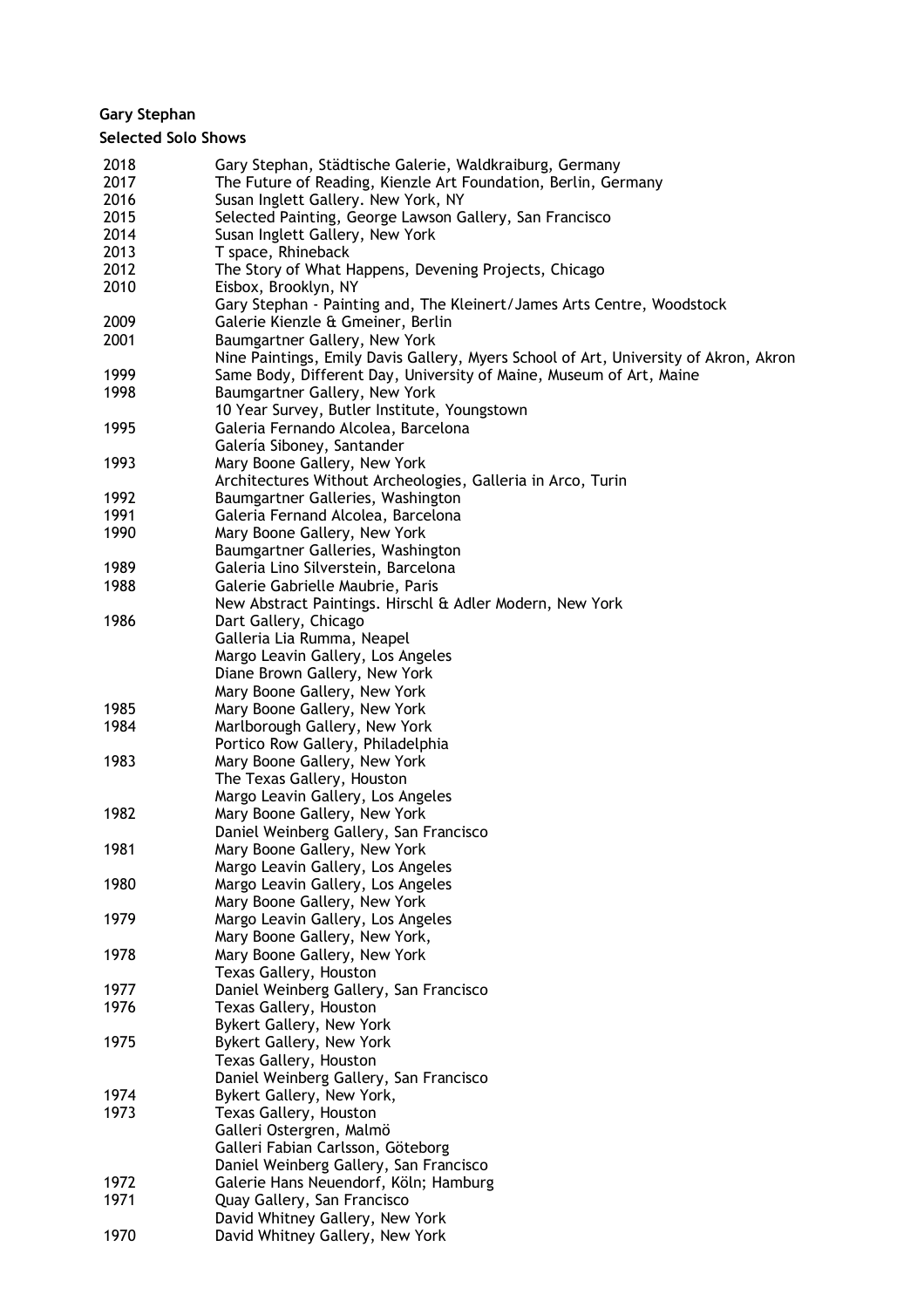## **Selected Group Shows**

| 2017 | The State of New York Painting, Kings Borough Community College, Brooklyn, NY<br>7UP, Grölle Pass Projects, Wuppertal, Germany<br>Rafael Vega, Dennis Hollingsworth, Gary Stephan, Hionas Gallery, New York, NY |
|------|-----------------------------------------------------------------------------------------------------------------------------------------------------------------------------------------------------------------|
|      | 8, Elizabeth Houston Gallery, New York, NY<br>>> after all <<, Grölle Pass Projects, Wuppertal, Germany                                                                                                         |
|      | Incident Report, September Art Gallery, Hudson, NY<br>Kienzle Collection, Kunst Museum Liechtenstein, Vaduz, Lichtenstein                                                                                       |
|      | The Spirit of Abstraction, Philip Stein Gallery, St. Louis, MO                                                                                                                                                  |
| 2016 | How to be Unique, Kienzle Art Foundation, Berlin                                                                                                                                                                |
|      | Nice Weather. Skarstedt Gallery, 20 East 79th Street, New York                                                                                                                                                  |
|      | Gary Stephan/Aliana Tenser, Susan Inglett Gallery, New York, NY<br>Pain Heads, Jeffrey Leder Gallery, Long Island City, NY                                                                                      |
|      | Big Art/Small Scale, The Philip Slein Gallery, St. Louis, MO                                                                                                                                                    |
|      | This and Something Else (Dan Devening, Gary Stephan), Grölle pass-projects,<br>Wuppertal, Germany                                                                                                               |
|      | Stan Allen, Gary Stephan, Incident Report: Viewing Station, Hudson, NY                                                                                                                                          |
|      | Construction Site, McKenzie Fine Art, Inc., New York, NY<br>Grand Vista at Notes Museum, Arts Garage at Notes Museum, Atlantic City NJ                                                                          |
| 2015 | Full tilt, (curated by John Yau), Novella Gallery, New York<br>E. 1027, Joe Sheftel Gallery, New York                                                                                                           |
|      | The Thing Itself (curated by John Yau), The Center for Contemporary Art.<br>Bedminster                                                                                                                          |
| 2013 | Works of the Jenney Archive, Gagosian Gallery, New York                                                                                                                                                         |
|      | Reinventing Abstraction (curated by Raphael Rubinstein). Cheim & Read Gallery,<br>New York                                                                                                                      |
|      | Malerei / Aktion/Konzept, die Sammlung Jochen Kienzle, Klostermuseum                                                                                                                                            |
|      | unser lieben Frau, Magdeburg                                                                                                                                                                                    |
| 2012 | Broken/Window/Plane (curated by John Yau), Tracy Williams Ltd., New York<br>I Surrender, Devening Projects, Chicago                                                                                             |
|      | Von Kopf bis Fuß: Menschenbilder im Fokus der Sammlung Würth, Kunsthalle Würth,<br>Schwäbisch Hall                                                                                                              |
| 2011 | Alien: unheimliche Wesen aus einer fremden Welt, Brandenburgischer Kunstverein,                                                                                                                                 |
| 2009 | Potsdam<br>To Have it About You, The Dorothy and Herbert Vogel collection, Weisman Art<br>Museum, Minneapolis                                                                                                   |
|      | False Friends, Brandenburgischer Kunstverein, Potsdam                                                                                                                                                           |
| 2008 | Out of Line, Galerie Kienzle & Gmeiner, Berlin                                                                                                                                                                  |
|      | CA.BU. + BA.D.AL.MO, Galerie Thomas Flor, Düsseldorf                                                                                                                                                            |
| 2007 | Unfathom, (curated by Aaron Williams & Stuart Krimko), Max Protetch Gallery,<br>New York<br>The Recognition (curated by David Salle), The Fireplace Project, East Hampton                                       |
|      | Short Distance To Now/Painting from New York 1967-1975, Galerie Kienzle &<br>Gmeiner, Berlin; Galerie Thomas Flor, Düsseldorf                                                                                   |
|      | Unlikely; Galerie Kienzle & Gmeiner, Berlin; Städtische Galerie Waldkraiburg;                                                                                                                                   |
|      | W139, Amsterdam; Kunstverein Konstanz                                                                                                                                                                           |
| 2006 | Plane/Figure - Amerikanische Kunst aus Schweizer Sammlungen, Kunstmuseum<br>Winterthur                                                                                                                          |
|      | Ways to make things, (Gary Stephan, Klaus Merkel), Cynthia Broan Gallery, New<br>York                                                                                                                           |
|      | Between The Window and The Wall, St. Michael's College, Burlington                                                                                                                                              |
| 2005 | After all than can be said, (Gary Stephan, Klaus Merkel, John Miller),<br>Galerie Kienzle & Gmeiner, Berlin                                                                                                     |
| 2002 | Kugelkopf - die Sammlung als Bild. Kunstverein Neuhausen                                                                                                                                                        |
| 1999 | Xthetic, (curated by Giles Lyon), Angstrom Gallery, Dallas; Stefenelli Exhibition                                                                                                                               |
|      | Space, New York                                                                                                                                                                                                 |
| 1998 | Evergreen Review Exhibition (curated by Richard Milazzo), New York<br>Hey, You Never Know (curated by Kenny Schachter), newNYart, New York                                                                      |
| 1996 | Champions of Modernism I - Art of Tomorrow - Art of Today, The Castle Gallery,                                                                                                                                  |
|      | College of New Rochelle; Mary Washington College Galleries, Fredericksburg;<br>Gibbes Museum of Art, C Sunrise Museum, Charleston; Brevard Museum of Art and                                                    |
|      | Science, Melbourne                                                                                                                                                                                              |
|      | 12 Years After - Jonathan Lasker, Thomas Nozkowski, Gary Stephan, Baumgartner<br>Galleries, Washington                                                                                                          |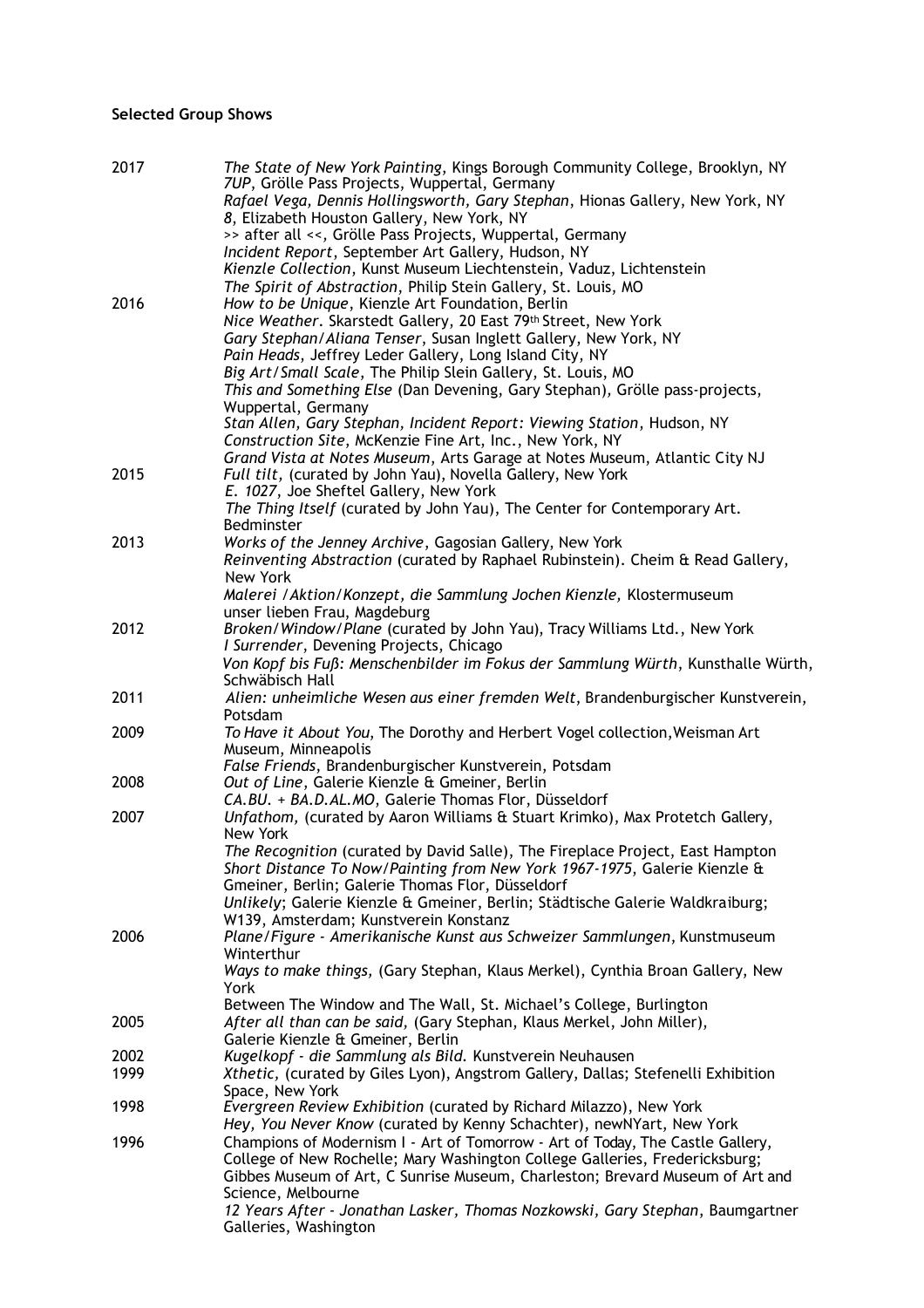| 1995 | Prints, The Metropolitan Museum of Art, New York                                                      |
|------|-------------------------------------------------------------------------------------------------------|
| 1994 | Positions: Attitudes & Arrangements, Four Walls Gallery, Brooklyn                                     |
|      | Le costanti nell'arte, Lia Rumma Gallery, Napoli                                                      |
|      | Actual Painting, Pierogi 2000, Brooklyn                                                               |
|      | Bravin Post Lee, New York                                                                             |
|      | Stux Gallery, New York                                                                                |
| 1993 | The Single Frame, John Good Gallery, New York                                                         |
|      | The Retum of The Exquisite Cadaver, The Drawing Center, New York                                      |
| 1992 | Intimate Universe, Michael Walls Gallery, New York                                                    |
| 1991 | The Figure in the Landscape, Baumgartner Galleries, Washington                                        |
|      | Figuring Abstraction, Vrej Baghoomian Gallery, New York                                               |
|      | Vertigo, the Remake, Galerie Thaddaeus Ropac, Salzburg                                                |
|      | Rope, Fernando Alcolea Gallery, Barcelona                                                             |
|      | La Metafisica Della Lee, John Good Gallery, New York                                                  |
| 1990 | Spellbound, Marc Richards Gallery, Santa Monica                                                       |
|      | Token Gestures, Scott Hanson Gallery, New York                                                        |
|      | The Last Decade - American Artists of the 80's, Tony Shafrazi Gallery, New York                       |
|      | Vertigo, Galerie Thaddaeus Ropac, Paris                                                               |
| 1989 | Land Scope, Vrej Baghoomian Gallery, New York                                                         |
|      | Collapsing Light, Laurie Rubin Gallery, New York                                                      |
|      | Imagenes de la Abstraccion (Fatal Abstraction), Fernando Alcolea Galeria d'Art,                       |
|      | <b>Barcelona</b>                                                                                      |
|      | The Silent Baroque, Galerie Thaddaeus Ropac, Salzburg                                                 |
|      | A Decade of American Painting - 1980-89, Daniel Weinberg Gallery, Santa Monica                        |
| 1988 | The Image of Abstraction, Museum of Contemporary Art, Los Angeles                                     |
| 1987 | The Antique Future, Massimo Audiello Gallery, New York                                                |
|      | Post-Abstract-Abstraction, The Aldrich Museum of Contemporary Art, Ridgefield                         |
|      | Ironische Erhabenheit, The Ironic Sublime (curated by Tricia Collins und Richard                      |
|      | Milazzo), Galerie Albrecht, München                                                                   |
|      | Lead, Hirschl and Adler Modern, New York                                                              |
| 1986 | An American Renaissance, Painting and Sculpture since 1940, Museum of Art, Fort                       |
|      | Lauderdale                                                                                            |
|      | Time After Time, Diane Brown Gallery, New York                                                        |
|      | Group Show, Donald Young Gallery, Chicago                                                             |
|      | Amenoff, McLaughlin, Stephan, Michael Lord Gallery, Milwaukee                                         |
| 1985 | Paravision Postmasters Gallery, New York                                                              |
|      | Recent Abstract Painting, John Good Gallery, New York                                                 |
| 1984 | Fact & Fiction, (Jonathan Lasker, Thomas Nozkowski, Gary Stephan), Tibor de Nagy<br>Gallery, New York |
|      | Five Painters in New York, The Whitney Museum of American Art, New York                               |
|      | An International Survey of Painting and Sculpture, The Museum of Modern Art, New                      |
|      | York                                                                                                  |
| 1983 | Artist-Critic, White Columns, New York                                                                |
|      | Mary Boone and Her Artists, Siebu Museum, Tokyo                                                       |
|      | Language, Drama, Source and Vision, The New Museum, New York                                          |
| 1982 | The Abstract Image, Hamilton Gallery, New York                                                        |
|      | Early Work, The New Museum of Contemporary Art, New York                                              |
|      | Mary Boone Gallery, New York                                                                          |
|      | Postminimalism, The Aldrich Museum of Contemporary Art, Ridgefield                                    |
| 1981 | Drawings, Leo Castelli Gallery, New York                                                              |
|      | Mary Boone Gallery, New York, NY                                                                      |
|      | Mattingly-Baker Gallery, (David Salle, Gary Stephan), Dallas                                          |
| 1979 | The 1970s: New American Painting, The New Museum, New York, (organized by                             |
|      | Allan Schwartzman, Kathleen Thomas, and Marcia Tucker); travelled to Italy,                           |
|      | Denmark, and Eastern Europe                                                                           |
|      | Mary Boone Gallery, New York, NY                                                                      |
|      | American Painting: The Eighties, Contemporary Arts Museum, Houston; Grey Art                          |
|      | Gallery, New York University                                                                          |
| 1978 | Mary Boone Gallery, New York                                                                          |
| 1977 | Painting, (Chris Darton, Neil Jenney, Gary Stephan, Alan Uglow, Joe Zucker), Hal                      |
|      | Bromm Gallery, New York                                                                               |
|      | A Painting Show, P.S. 1, New York                                                                     |
| 1976 | Indianapolis Museum of Art, Indianapolis<br>Holly Solomon Gallery, New York                           |
| 1975 | Painting, Drawing and Sculpture of the '60s and '70s from the Dorothy and Herbert                     |
|      | Vogel collection, Institute of Contemporary Art, University of Pennsylvania,                          |
|      | Philadelphia; The Contemporary Arts Center, Cincinnati, The Clocktower, New York                      |
|      | 76 Jefferson Street, Museum of Modern Art, New York                                                   |
|      |                                                                                                       |